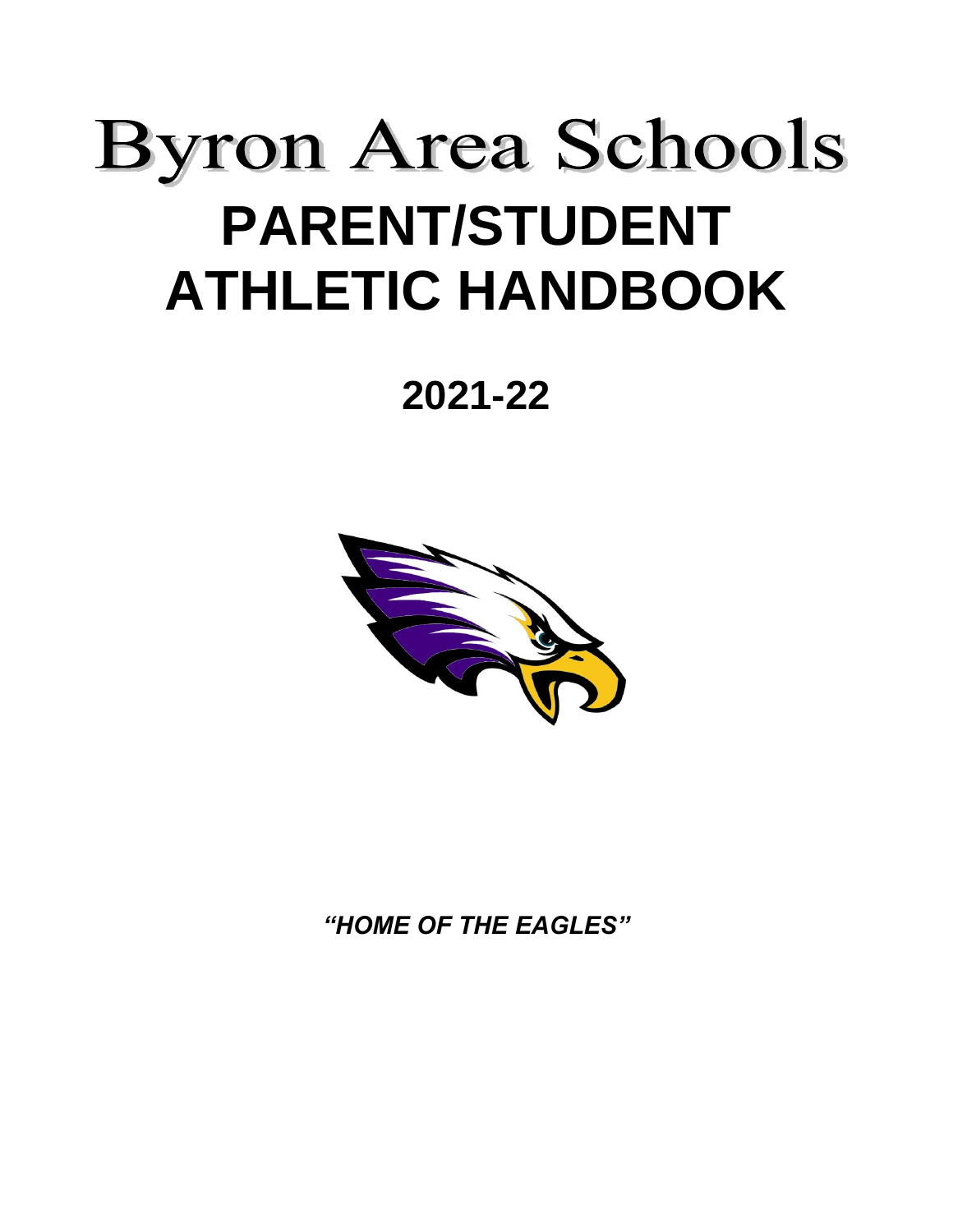#### **FORWARD**

The Byron Area Schools Athletic Handbook has been put together for athletes and parents of Byron Area Schools. This handbook is to be used as a set of expectations for all athletes. It is the desire of the Byron Athletic Department that all athletes have a quality experience in athletics. Good sportsmanship is expected from athletes, coaches and fans that participate in or attend events. The coaching staff is dedicated to providing a quality experience to Byron students. Student welfare and safety are a top priority as athletes participate in the spirit of competition.

If you would like more information regarding Byron Athletics, please contact the Byron Athletic office at (810) 266-5137.

#### **PHILOSOPHY OF ATHLETICS**

The interscholastic athletic program is a vital and integral part of the total educational program. Its purpose is to make positive contributions to the development of the participants, spectators, school, and community. Research indicates a student involved in extra-curricular activities has a greater chance for success during adulthood. Many of the character traits required to be a successful participant are exactly those that will promote a successful life after high school.

As an integral part of the educational process, the athletic program should always conform and support the objectives and standards of the school. The total educational curriculum should be reflected in the athletic program. Athletes should strive for educational excellence, playing excellence, as well as staying within the boundaries of good sportsmanship.

#### **MISSION OF THE ATHLETIC DEPARTMENT**

To provide quality individual and team training in support of the Philosophy of Athletics, by attracting, developing, and retaining quality students and coaches.

#### **BYRON ATHLETIC DEPARTMENT OBJECTIVES**

- 1. To provide a positive image of school activities at Byron Area Schools.
- 2. To provide students with opportunities for physical, mental, and emotional development.
- 3. To experience team play, along with loyalty, cooperation and fair play.
- 4. To create a desire to exceed and excel.
- 5. To practice self-discipline and emotional maturity while learning to make decisions under pressure.
- 6. To develop an understanding of the value of extracurricular activities in a balanced educational experience.
- 7. To demonstrate good sportsmanship at all times.
- 8. To develop leadership qualities and skills.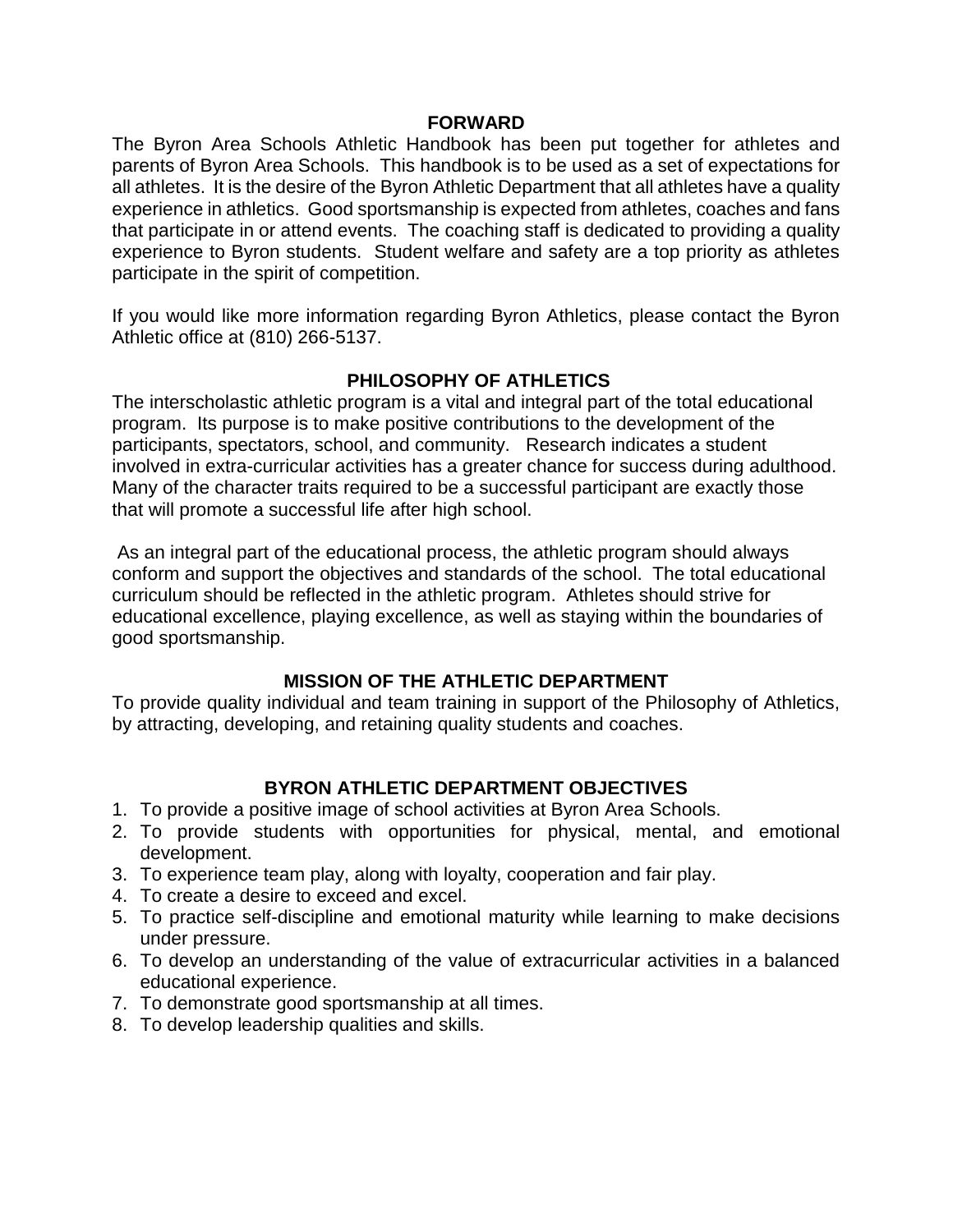# **TEN EXPECTATIONS FOR PARENTS**

- 1. Help your child to grow and learn from success and failure in the athletic environment through positive encouragement.
- 2. Have your child at practices and games.
- 3. Practice with your child at home.
- 4. Come to the games as often as you can.
- 5. Cheer positively.
- 6. Allow the coach to coach.
- 7. Let the officials officiate.
- 8. Compliment your child.
- 9. Communicate with the coach.
- 10.Remember that this is your child's game.

#### **MID-MICHIGAN ACTIVITIES CONFERENCE**

Byron Area Schools is a member of the Mid-Michigan Activities Conference. Members include the following: Byron, Chesaning, Durand, Montrose, LakeVille, Mt. Morris, New Lothrop, and Ovid-Elsie.

#### **THE BYRON INTERSCHOLASTIC PROGAM**

Byron Area Schools offers a varied program of interscholastic athletics. The purpose of this program is to aid in the development of leadership, cooperation, sportsmanship, competitive spirit, and physical well-being. It is desired that all Byron students have the experience of participating on one or more of the following athletic teams:

| Boys Fall Sports (approximate start date - High School: 1st/2 <sup>nd</sup> week of August,<br>Middle School: 1st Week of School) |                                    |
|-----------------------------------------------------------------------------------------------------------------------------------|------------------------------------|
| <b>Cross Country</b>                                                                                                              | Middle School & Varsity            |
| Football                                                                                                                          | J.V. & Varsity                     |
| Equestrian                                                                                                                        | Varsity                            |
| Soccer                                                                                                                            | Varsity                            |
| Boys Winter Sports (approximate start date HS/MS: 2nd/ 3rd week in November)                                                      |                                    |
| <b>Basketball</b>                                                                                                                 | Middle School, J.V. & Varsity      |
| Wrestling                                                                                                                         | <b>Middle School &amp; Varsity</b> |
| <b>Bowling</b>                                                                                                                    | Varsity                            |
| Boys Spring Sports (approximate start date HS/MS: 2nd week in March)                                                              |                                    |
| <b>Baseball</b>                                                                                                                   | Middle School, J.V. & Varsity      |
| Golf                                                                                                                              | Varsity                            |
| Track                                                                                                                             | Middle School, Varsity             |
| Equestrian                                                                                                                        | Middle School                      |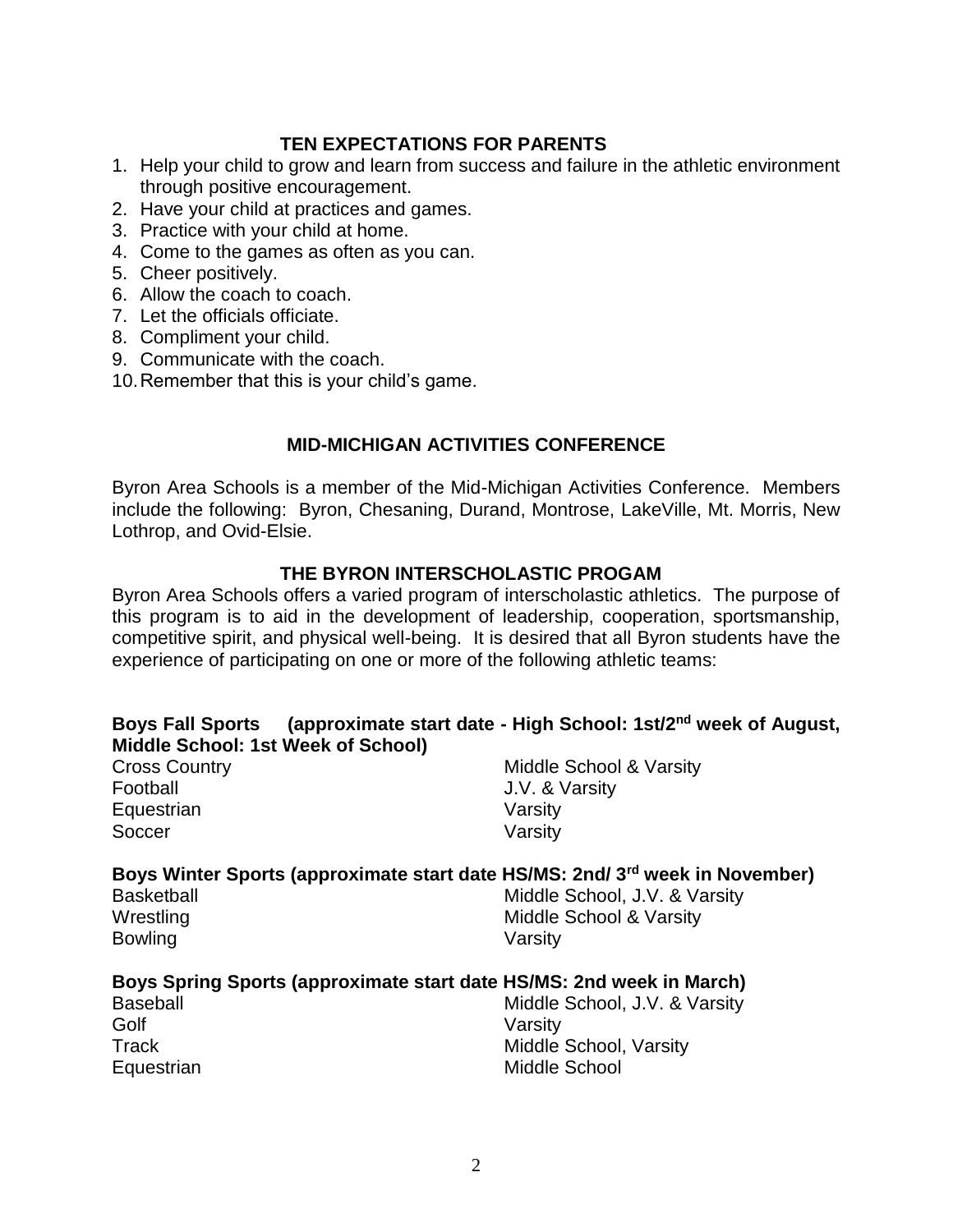#### **Girls Fall Sports (approximate start date –High School: 2 nd week of August, Middle School: 1st Week of School)**

Volleyball J.V. & Varsity Cheerleading **Varsity** Golf Varsity Basketball Middle School Equestrian Varsity

Cross Country **Middle School & Varsity** 

# **Girls Winter Sports (approximate start date HS/MS: 2nd/3rd week of November)**

Bowling **Varsity** Gymnastics Varsity

Basketball **Basketball** J.V. & Varsity Volleyball Middle School

#### **Girls Spring Sports (approximate start date HS/MS 2nd week of March)**

Soccer Varsity

Softball Middle School, J.V. & Varsity Track Track Middle School & Varsity Equestrian Middle School

# **BYRON AREA SCHOOLS STUDENT/ATHLETE EXPECTATIONS**

The following ten expectations are what a Byron student-athlete should encompass:

- 1. Follow all training rules, school rules and regulations, including those of MHSAA.
- 2. Exhibit good sportsmanship towards the opponents, officials, teammates and fans.
- 3. Work to excel in academics.
- 4. Put team goals ahead of personal goals.
- 5. Be a role model for all students before, during and after school.
- 6. Have pride in yourself, your team, your school, and care for your facility.
- 7. Respect, but never fear the opponent.
- 8. Work harder than the competition both in and out of season and never quit.
- 9. Be on time and prepared for practices, meetings and games.
- 10.Accept the results, learn from the mistakes, focus on the goal and never give up.

# **MHSAA ELIGIBILITY RULES**

**Enrollment** - To be eligible for interscholastic athletics, a student must be enrolled in a high school no later than the fourth Friday after Labor Day (1<sup>st</sup> semester) or fourth Friday of February (2nd semester). A student must be enrolled in the school for which he/she competes.

**Age** - A student who competes in any interscholastic athletic contests must be under nineteen (19) years of age, the exception to that is a student whose nineteenth birthday occurs on or after September 1<sup>st</sup> of a current school year.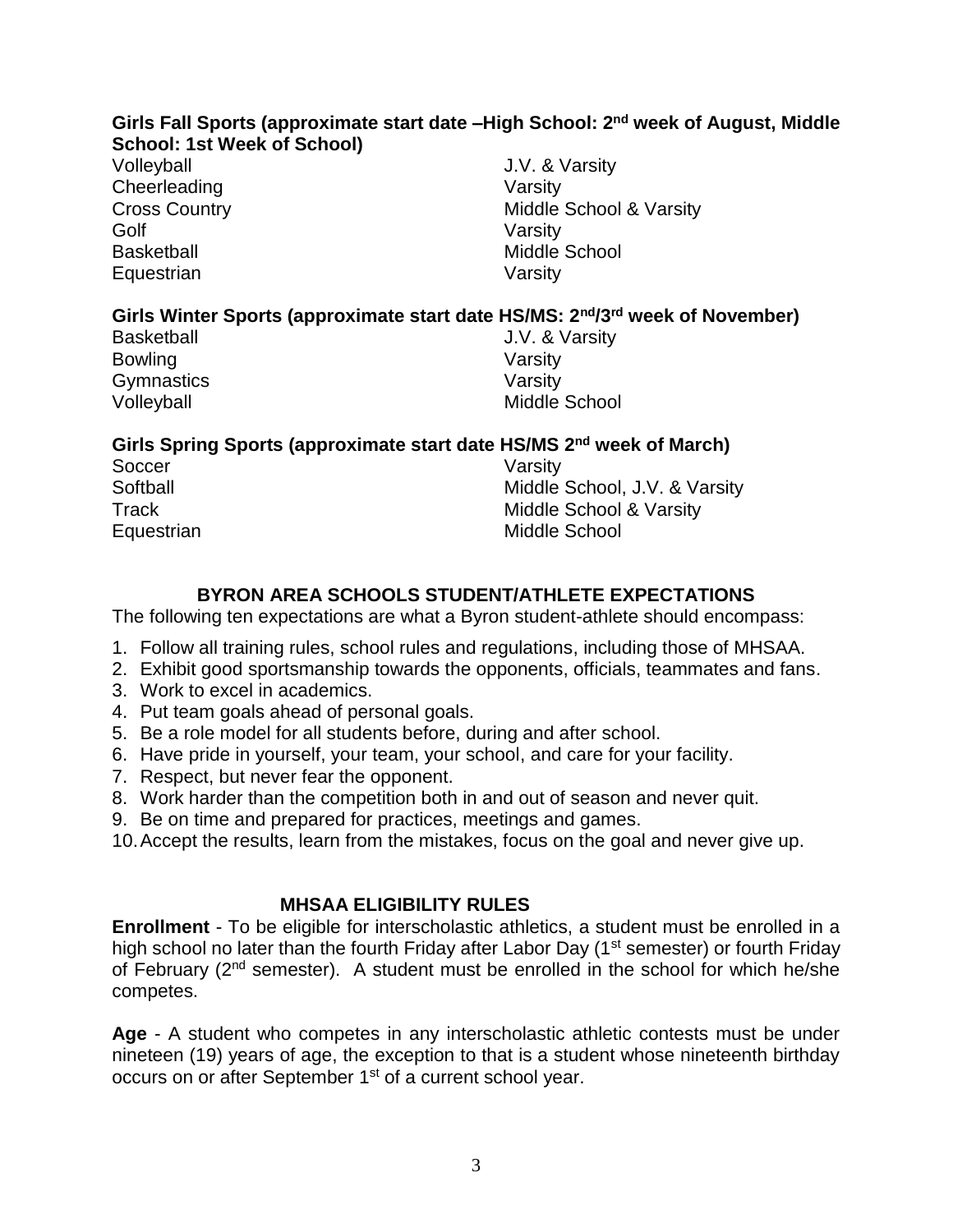**Physical Examination/Medical Consent Form** - No student shall be eligible to represent Byron, for whom there is not a physician's statement on file, in the offices of the Superintendent, Principal, or the Athletic Director for the current school year. This statement must certify that the student has passed a physical examination and is physically able to compete in athletic practices and contests. (A physician's statement for the current school year is interpreted as physical examination given after April 15<sup>th</sup> of the previous school year). A signed medical/participation consent for all athletes must accompany the record of the physical examination. Parents must fill this form out and return it to the coach prior to the first practice. Byron Area Schools will adhere to the direction of the MHSAA for any variation to this policy.

**Transfers** – When a student moves into a district and wishes to participate in sports, the student must have had an accompanying change of residence, from his parent(s), guardian(s), or other persons with whom he or she has been living with during the period of his/her last high school enrollment, into the district or service area of the school he/she now attends to be eligible his/her first semester. (Please check with the Athletic Director on all transfers).

**Awards** - A student may accept, for participation in athletics, a symbolic or merchandise award, which does not have a value or cost in excess of \$40.00. Awards for the athletic participation in the form of cash, merchandise certificates, or any other type of negotiable documents are never allowed. A violation of this rule may lead to ineligibility.

**Dual Team Membership** – A student may participate on two athletic teams during the same season. Coaches of both teams must agree to the sharing of the said individual. Coaches affected should discuss the following:

A. How will this move affect the academic work of the athlete?

B. Which team will have priority if there are conflicting game times/practice times?

C. Is this what is best for the student-athlete?

**Final Approval must be made by the Athletic Director**

#### **SPORTS PASSES**

Sport passes are sold from the athletic office. These passes offer a substantial saving over the cost of buying separate tickets for each event. Senior Citizens are admitted free of charge for Byron residents.

# **NCAA COLLEGE ELIGIBILITY RULES**

If you want to practice and play your freshman year at a NCAA Division I or Division II college, you must satisfy the requirements of NCAA Bylaw 14.3, and you must be certified by the NCAA Initial-Eligibility Clearinghouse. Check with your Counselor to obtain a Clearinghouse form and to ascertain Bylaw 14.3 requirements. **It is the athlete's and the parent's responsibility to meet NCAA requirements.**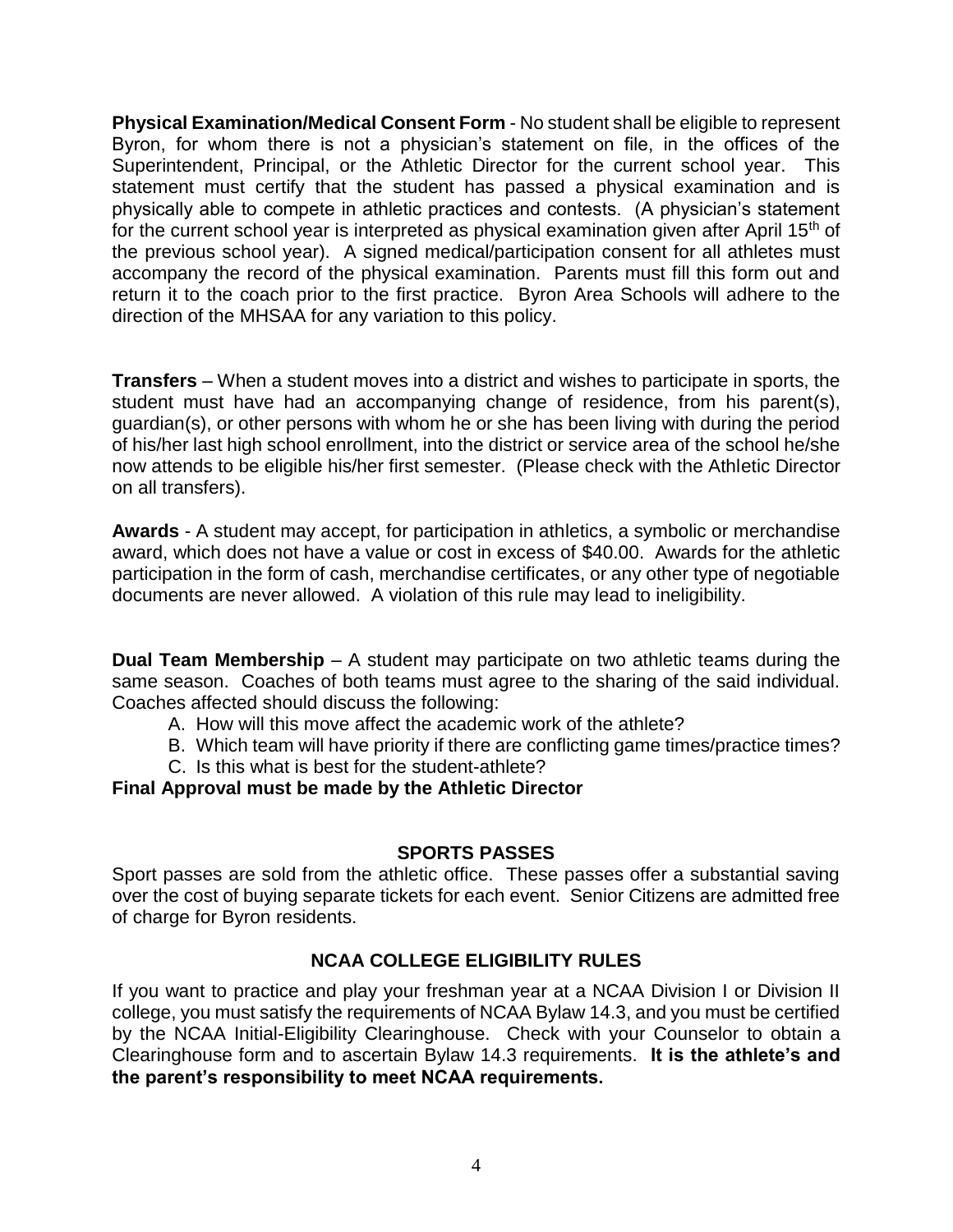#### **A GUIDE FOR COLLEGE-BOUND STUDENT-ATHLETES AND THEIR PARENTS**

Many college athletic programs are regulated by the National Collegiate Athletic Association (NCAA), an organization founded in 1906 that has established rules on eligibility, recruiting, and financial aid. The NCAA has three membership divisions:

- **Division I:** With schools such as Michigan State, University of Michigan, Central Michigan, Western Michigan, Eastern Michigan, Oakland University.
- **Division II**: With schools such as SVSU, Grand Valley State, Northern Michigan, Michigan Tech.

**Division III:** With schools such as Alma College, Hope, and Calvin.

Institutions are members of one or another division according to the size and scope of their athletic programs and whether they provide athletic scholarships. If you are planning to enroll in college as a freshman and you wish to participate in Division I or Division II athletics, you must be certified by the NCAA Initial-Eligibility Clearinghouse.

**Please see your counselor as early as possible in your high school career.**

#### **EQUIPMENT AND SUPPLIES**

Some athletic equipment is supplied to athletes, in each sport, by the Byron Area School District. This equipment is on loan for that sport season. Students are responsible for the care of this equipment. If damage or loss occurs, the student may be held liable for the replacement cost of the equipment.

#### **INSURANCE**

Byron Area Schools does not assume financial responsibility for medical, hospital or ambulance expenses incurred because of athletic injuries. Athletics is a voluntary program in which the student may participate if he/she so desires, but the student does so at his/her own risk of injury. Inherent risks of injury may include paraplegic, quadriplegic injuries or death.

#### **COLLEGE RECRUITMENT**

In the event that a college recruiter contacts a student, the student will contact his/her coach and the athletic department. Inform the coach and Athletic Director of such a contact as soon as possible. Athletes interested in playing college athletics should contact their counselor during their junior year regularly.

#### **SQUAD SELECTION PROCEDURE**

#### **I. Philosophy**

In accordance with our overall athletic philosophy, and our desire to see as many student/athletes as possible participate in the athletic program while at Byron, we encourage our coaches to keep as many student/athletes as they can without unbalancing the integrity of their sport. Time, space, facilities, personal preference and other factors will place limitations on the most effective squad size for any particular sport. Coaches, when developing individual sport policy should strive to maximize the opportunities for our student/athletes without diluting the quality of the program.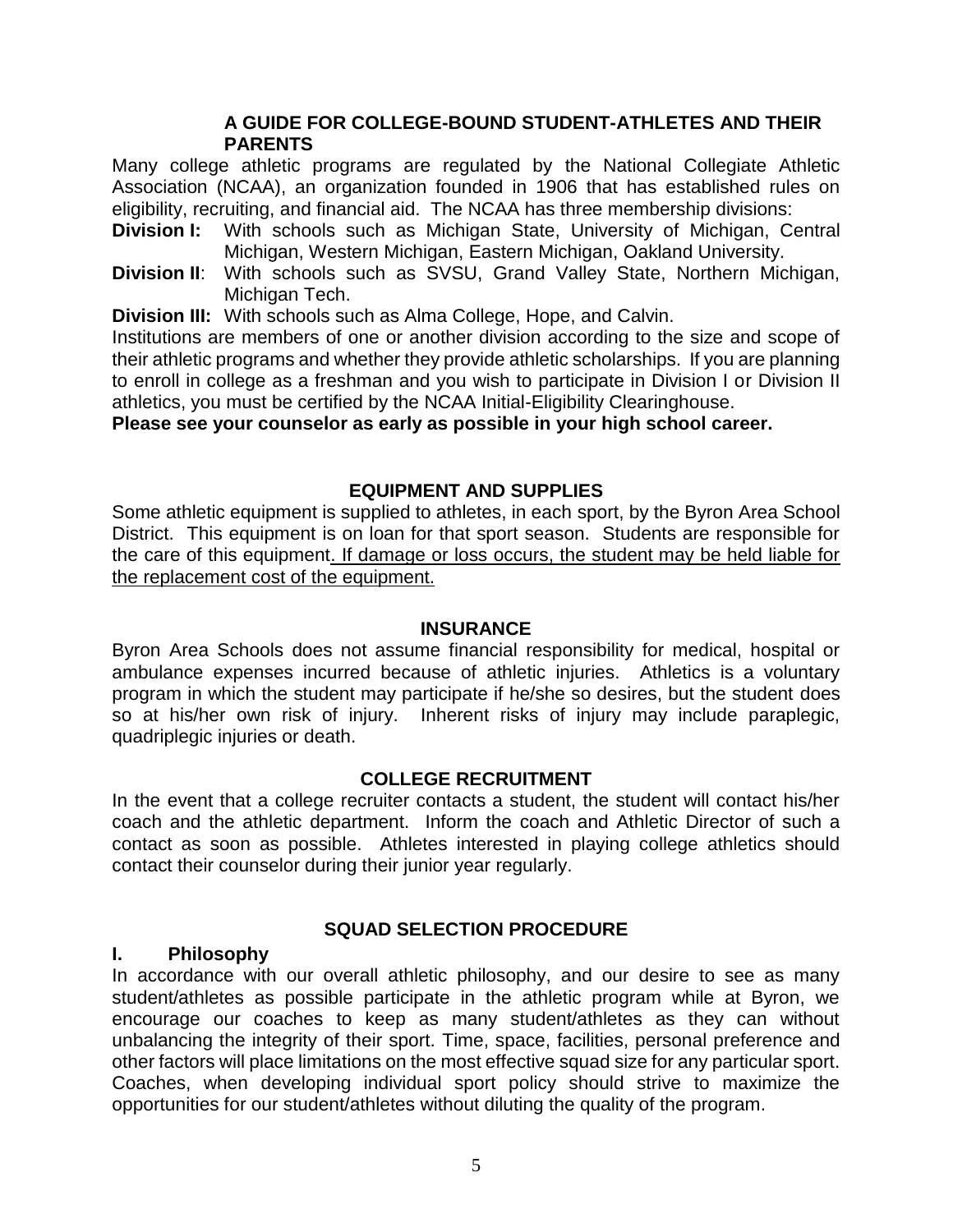# **II. Limitation of Team Membership Policy**

The coaches of respective sports and the Athletic Director will determine minimum and maximum team membership limits. When the "Squad Reduction Policy" is utilized, the coach should keep the Athletic Director informed concerning the method and time of "cuts".

#### **III. Squad Reduction Policy**

- A. Responsibility
	- 1. Choosing the members of any athletic team is the sole responsibility of the coaches of those teams. All squad size will be reviewed by the Athletic Director prior to implementation.
	- 2. There is no such thing as a final team cut. The athlete's membership on any team is always subject to proper behavior and the following of specified team guidelines.
	- 3. Sub-varsity and Middle School coaches shall follow the policies as established by the head coach in that particular program when selecting team members.
	- 4. Prior to try-outs, the coach shall provide the following information to all candidates for the team:
		- a. Extent of the try-out period
		- b. Criteria used to select team
		- c. Approximate number to be selected
		- d. Overall team member expectations.

#### **B. Procedure**

- 1. When a squad cut becomes necessary, the process should include these important elements:
	- a. Have completed a minimum number of practices.
	- b. Be allowed, when possible, to compete in a scrimmage situation.
	- c. Be informed by the coach of the cut and the reason for it.
- 2. Coaches should take the opportunity to discuss alternative possibilities for participation in the sport or other sports.

#### **TEAM MEMBERSHIP**

- 1. Once an athlete has decided upon a sport he/she wishes to try, he/she may not change to another sport without permission from the coach of the sport he/she is dropping.
- 2. If an athlete wishes to change from one sport to another, he/she must do so prior to the first game of that season.
- 3. If an athlete is dropped from a team for disciplinary reasons, he/she is not allowed to try out or participate in another sport during the same season.
- 4. Athletes are **required** to be in school when school begins on the morning following a previous night's game. Coaches and parents should impress this upon their athletes.
- 5. Athletes must travel to and from away contests with the team. In the event a parent has a justifiable reason to have the athlete return with them, that parent must request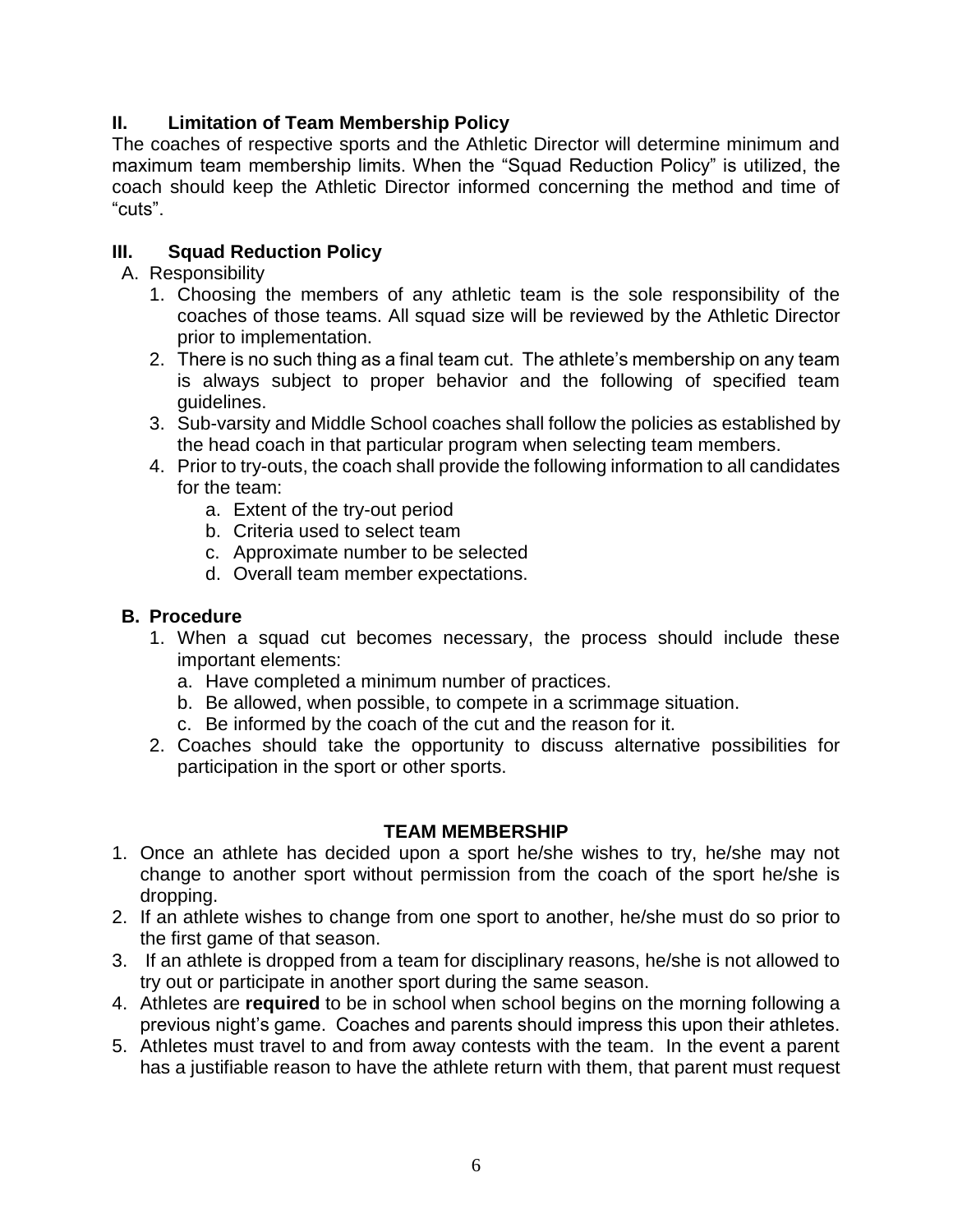this from the coach in writing prior to departure. No one but the parent may pick up the athlete from the coach after the game.

- 6. During Out of School Suspension (OSS), students are suspended from participation in all extra-curricular activities, including athletic practices and contests through the next day. Suspended students are not permitted on school grounds without permission from the Principal.
- 7. If a coach suspends/drops an athlete from his/her team, the coach must notify the Athletic Director by the next morning stating the reasons for the action.

#### **TEAM RULES AND POLICIES**

Prior to the season, all coaches are required to turn in to the Athletic Director their team rules and policies for review. A copy should also to be given to each team member.

#### **VACATION POLICY**

Some teams may hold practices during school vacation closures. Athletes must provide written permission from parents to coaches stating their reason for not attending practices or games. Coaches are encouraged to keep practices to a minimum during vacation days. A coach reserves the right to not play an athlete for missing scheduled practices and or games.

#### **WEIGHT ROOM**

This room is for the students, staff and community of Byron Area Schools. People who use this room must abide by the following rules or they will be dismissed. This room will be open only when supervision from a coach or staff member is available. Please use care when using this room and the equipment in it. The user assumes risk.

- 1. Athletes are not permitted in the weight room without a coach.
- 2. Coaches must supervise all activities.
- 3. Coaches and athletes are responsible for making sure the weight bars are cleared, weights are stacked, the weight room is clean, the stereo and lights are turned off and doors locked when leaving.
- 4. No gum, glass, drinks or food is allowed in the weight room.
- 5. Appropriate apparel (shirt/shorts/shoes) must be worn at all times.
- 6. Spotters must be used for all lifts over the head and body.
- 7. Use weight belts for safety—especially those involving lifts with the lower back.
- 8. Anyone behaving in an inappropriate manner may be removed from the weight room and have their privileges suspended.
- 9. To be used only at approved times by the A.D. or other administration.

#### **TRANSPORTATION**

- 1. The Athletic Director will arrange for most transportation to away contests.
- 2. The bus or van schedules will be issued to the athlete.
- 3. Athletes will not board the bus at any time until the coach is present. Everyone will board the bus together. Coaches should verify before leaving that all athletes, coaches and managers are present.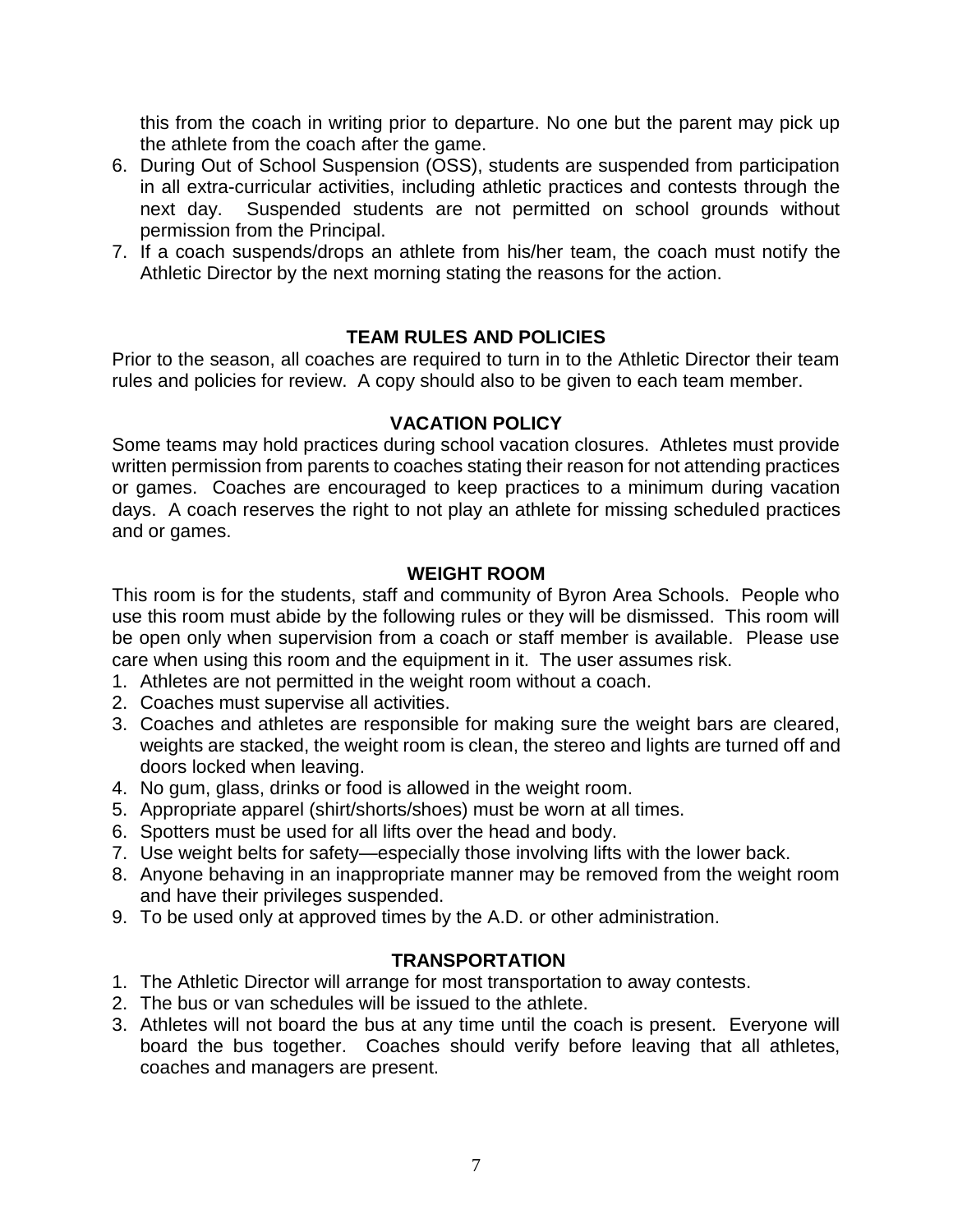- 4. All athletes must travel with the team to away contests. The Athletic Director may approve athletes leaving with parents in extenuating circumstances. This must be in writing and approved by the A.D. prior to departure.
- 5. No bus will leave unless the coach or a chaperone is on the bus.
- 6. When food is taken on the bus, it will be the responsibility of the coach and athlete to make sure all refuse is picked up and deposited in a container.
- 7. Athletes are to remain in their seats when on the bus. This means no walking around, standing up and banging on the ceiling, hanging out of the window, yelling out of the bus or making any obscene gestures from inside the bus to a passerby.
- 8. Any athlete violating the transportation policy may be disciplined, including removal from the team.

#### **VOLUNTEER/ASSISTANT COACHES**

- 1. A volunteer coach must be approved by the A.D. and Superintendents office.
- 2. Coaches must have a district approved background check complete before they can coach.

#### **PARENT/COACH/ATHLETE COMMUNICATION**

#### **Parent/Coach Relationship**

Both parenting and coaching are extremely difficult vocations. By establishing an understanding of each role, we are able to communicate the benefit of extra-curricular activities to children. As parents, when your children become involved in the athletic program, you have a right to understand what expectations are placed on your child. This begins with clear communications from the coach.

#### **Communication You Should Expect From Your Child's Coach**

As a parent, you should expect to receive the following information from the coach:

- 1. Philosophy of the coach.
- 2. Expectations the coach has for your child, as well as all the players.
- 3. Locations and times of all practices and contests.
- 4. Team requirements, i.e., fees, special equipment, off-season conditioning, etc.
- 5. Procedure should your child be injured during participation.
- 6. Discipline that results in the denial of your child's participation.

#### **Communication Coaches Expect From Parents**

The coach of your child's sport expects to receive the following communications from parents:

- 1. Concerns expressed directly to the coach.
- 2. Notification of any schedule conflicts well in advance, if possible.
- 3. Specific concerns regarding a coach's philosophy and/or expectations.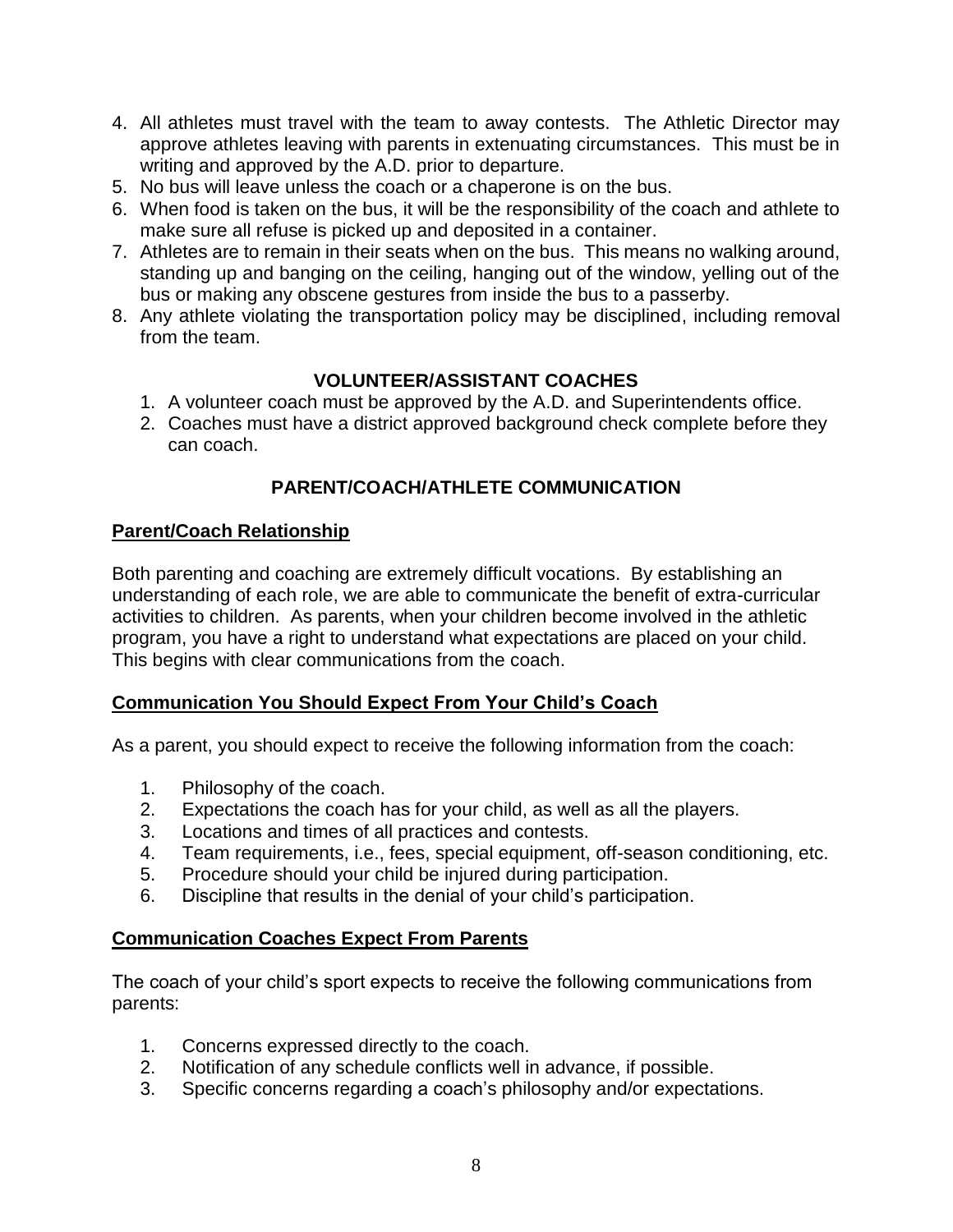As your child becomes involved in athletic programs at Byron High School/Middle School, he/she will experience some of the most rewarding moments of his/her life. It is important to understand that there also may be times when things do not go the way you or your child wishes. At these times, discussion with a coach is encouraged.

#### **Appropriate Concerns To Discuss With Coaches**

- 1. Expectations for your son/daughter during practices and games.
- 2. Ways to help your child improve.
- 3. Concerns about your child.
- 4. Academic support and college opportunities.

It is very difficult to accept your child not playing as much as you may hope. Coaches are professionals. They make judgment decisions based on what they believe to be best for all students involved. As you have seen from the list above, certain things can and should be discussed with your child's coach. Other things must be left to the discretion of the coach.

# **Items Not Appropriate To Discuss With Coaches**

It is inappropriate to discuss the following topics with coaches:

- 1. Playing time
- 2. Team strategy
- 3. Play calling
- 4. Other student athletes

#### **If You Have A Concern To Discuss With A Coach, This Is The Procedure You Should Follow:**

There are situations that may require a conference between the coach and the parent. These are to be encouraged. It is important that both parties involved have a clear understanding of the other's position. When these conferences are necessary, the following procedure should be used to help promote a resolution of the issue:

- 1. Call to set up an appointment with the coach.
- 2. If the coach cannot be reached, call the Athletic Director at 810-266-5137. He will set up the meeting for you.
- 3. Please do not attempt to confront a coach before or after a contest or practice. These can be emotional times for both the parent and the coach. Meetings of this nature do not promote resolution.
- 4. Use the 24/48 hour rule. Wait to discuss a situation with a coach until 24 hours after the contest but no later than 48 hours.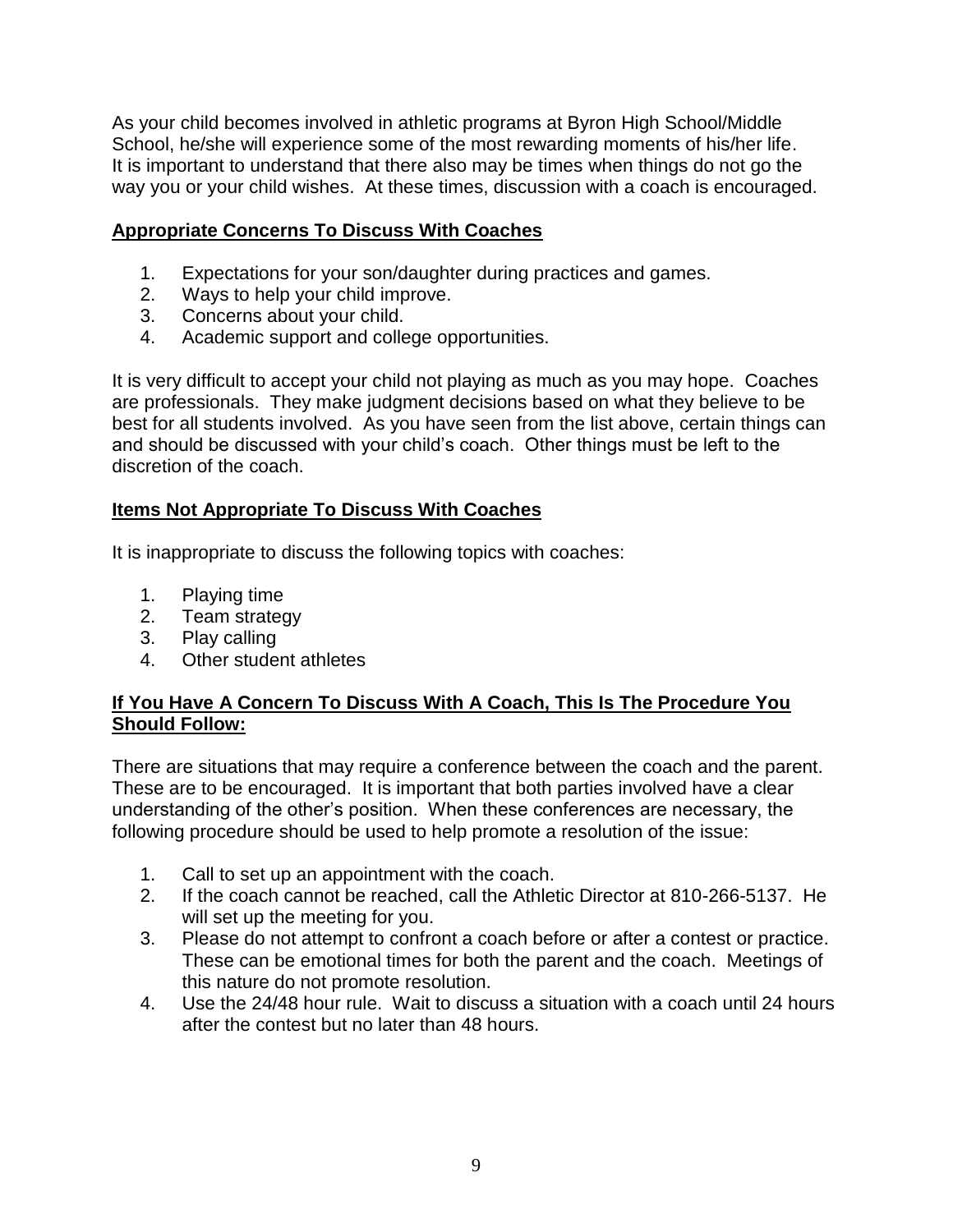#### **What Can A Parent Do If The Meeting With The Coach Did Not Provide A Satisfactory Resolution?**

- 1. Call and set up an appointment to meet with the Athletic Director at 810-266- 5137 to discuss the situation.
- 2. At this meeting, the appropriate next step can be determined if the situation is still unresolved.

## **Coaches Communication with Athletes:**

Coaches will be expected to communicate with athletes in a professional manner. Coaches may communicate with athletes via group texts, team sports apps, or Facebook groups. Athletes and coaches should do their best to not communicate with each other individually via text, or through other social media apps such as snapchat, instagram etc.

# **GENERAL RULES FOR ALL ATHLETES**

The Code of Conduct supersedes any rule established by the athletic rules. If an athlete violates the Code of Conduct, he/she shall be dealt with as any other student. He/she may receive further punishment if such act is also in violation of athletic rules. To participate in interscholastic sports in the name of Byron Area School District is a privilege and an honor, not an inherent right. Those who feel that they cannot be bound by rules imposed on athletes should not participate.

The athletic rules may be enforced in situations where the problem rests only in the realm of the athletic department. (Example Rule 9: An athlete who fails to return home from any away game on the provided team bus is not in violation of the Code of Conduct, but is breaking the athletic rule and would be dealt with accordingly.)

#### **Philosophy:**

Representing Byron Area Schools in interscholastic athletics is a privilege extended to all students. Any student will be afforded the opportunity to try out for athletic teams. Each athlete will be provided with a copy of the Athletic Handbook, upon request, and any team rules established by the coach and his/her team. Athletes must comply with all State regulations of the Michigan High School Athletic Association and the Board of Education.

#### **Locker Room Usage:**

Byron Area Schools are not responsible for any lost, stolen, or damaged items that are left unattended in the locker rooms. Male and female athletes shall use a locker room or bathroom facility to prepare for games or practices.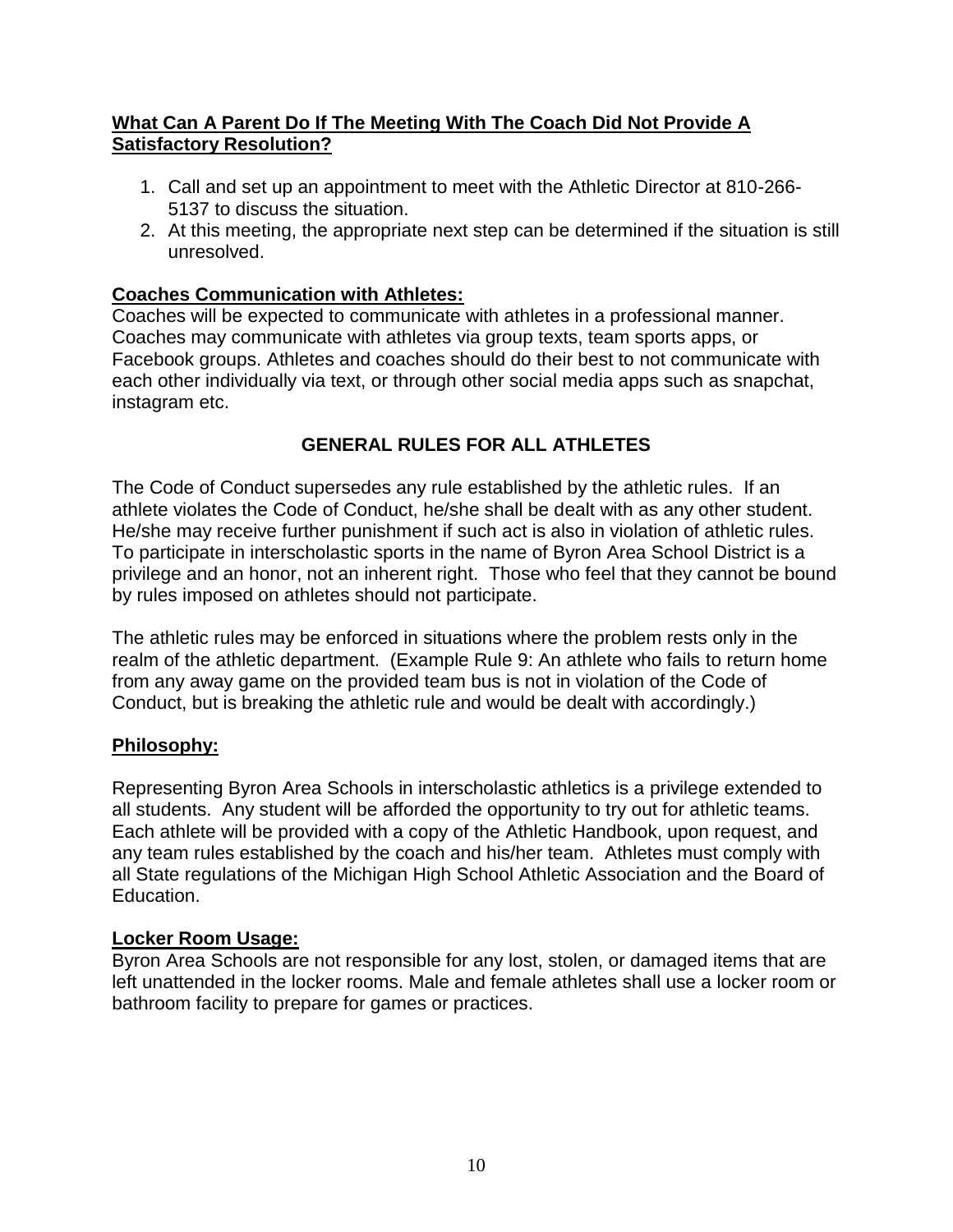# **Academic Eligibility Requirements For Athletes.**

#### 1. **Guidelines:**

Eligibility will be pulled each Friday during a season following a one week grace period each marking period. A student marked ineligible will be unable to compete from Sunday through Saturday.

- a. An ineligible student will not participate in any interscholastic contest while ineligible.
- b. Eligibility is based on a per class basis not per credit.
- c. It is the coach's responsibility to pick up eligibility on Friday afternoons.
- d. Teachers are not to change eligibility during the week unless a mistake in determining grades has been made.

# 2. **Determining eligibility:**

- a. Grades below a C- are assigned points as follows:
	- D+ 1 point
	- D 2 points
	- D- 3 points
	- F 6 points
	- NC/I 6 points
- b. Any time a student receives six or more points, the student will be ineligible for the following week.

#### 3. **Semester eligibility:**

- a. Semester grades will be based on the same point system as above.
- b. If a student receives semester grades that equal or exceed six points, they will be ineligible for the next semester.
- c. Ineligible students with no F's or NC's may request an Academic Performance Agreement with the Principal's approval to regain eligibility.
- d. Grades from correspondence courses, night school and summer school will be accepted in place of grades that are D or lower providing the course content is similar.
- e. The cost incurred by a student taking correspondence, night school or summer school will be borne by the student or parents.

#### **Social Media Policy:**

Byron Area Schools respects a student's right to freedom of speech, and will not monitor a student's social media platforms, but if something is brought to our attention that may be inappropriate, disciplinary action may be taken. Unacceptable social media posts include posts about illegal activities, posts that are sexually explicit, unsportsmanlike behavior, use of inappropriate language especially posts regarding their status as a student athlete.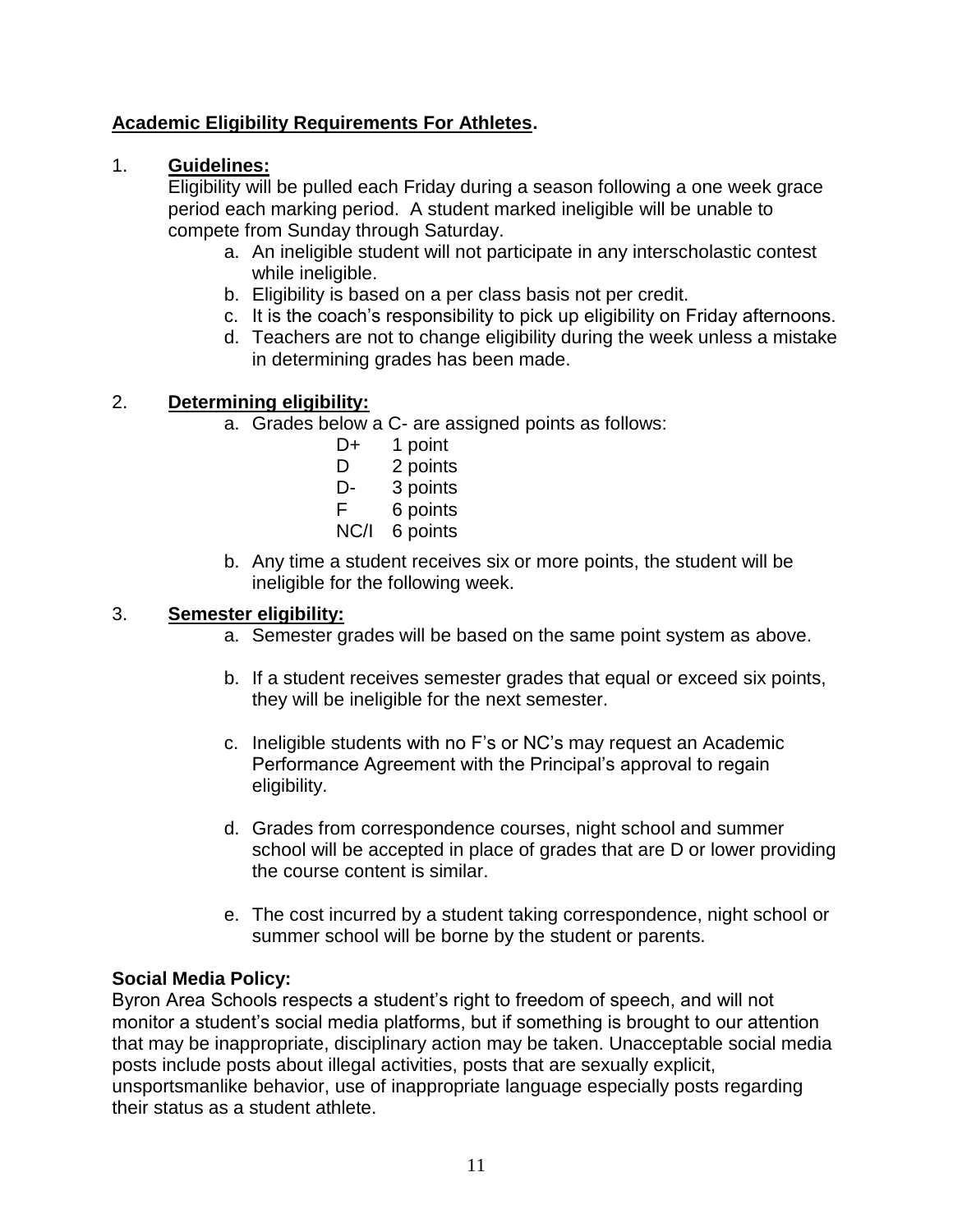#### **ATHLETIC CODE OF CONDUCT**

**Philosophy:** As representatives of Byron Area Schools, athletes are expected to conduct themselves in an exemplary manner at all times. This standard applies to both school and community activities. Schools and communities are judged by the actions and behavior of their students, and their athletes. It is a privilege to compete in athletics, and our athletes must subscribe to certain rules and regulations. These rules and regulations have been instituted for the betterment of the athlete. Athletes are required to follow all MHSAA, Mid-Michigan Activities Conference, and Byron Area Schools rules and regulations. Not following these rules could result in suspension or dismissal from a team. In order to participate in any athletic event, the athlete must be mentally and physically at his/her best. We, therefore, insist that you, as an athlete, follow these training rules that have been adopted by the Byron Area School Board. The purpose of this Code of Conduct is to establish regulations and procedures to deal with violations which are verified. The school reserves the right to investigate and enforce violations which occur on or off school grounds during the school year.

- 1. Any athlete in possession of, or using, tobacco, alcohol, behavior altering drugs, or any National Collegiate Athletic Association banned drugs will be suspended for  $\frac{1}{2}$  of the season. The  $\frac{1}{2}$  season may be reduced to  $\frac{1}{4}$  of the season if the athlete enrolls in and completes a help program. An example would be a person caught on a tobacco violation would enroll in a smoking cessation class.
- 2. Stealing or other conduct unbecoming of an athlete will result in suspension for  $\frac{1}{2}$ of the season. The  $\frac{1}{2}$  season may be reduced to  $\frac{1}{4}$  of the season if the athlete enrolls in and completes a help program.
- 3. If an infraction cannot be fulfilled in the current season, the suspension will carry over into the next sport the athlete plays.
- 4. A second offense will result in the athlete being suspended for one calendar year. A third offense will result in the loss of high school eligibility.
- 5. Athletes must abide by the training rules from the time that they turn in their first physical.
- 6. Each athlete will be required to wear the uniform prescribed by the school for each sport.
- 7. When sports are being conducted concurrently, an athlete may not quit one sport and go out for another without permission of coaches of both sports.
- 8. Any athlete who destroys school property or equipment will pay for damage and may be required to appear before the athletic council.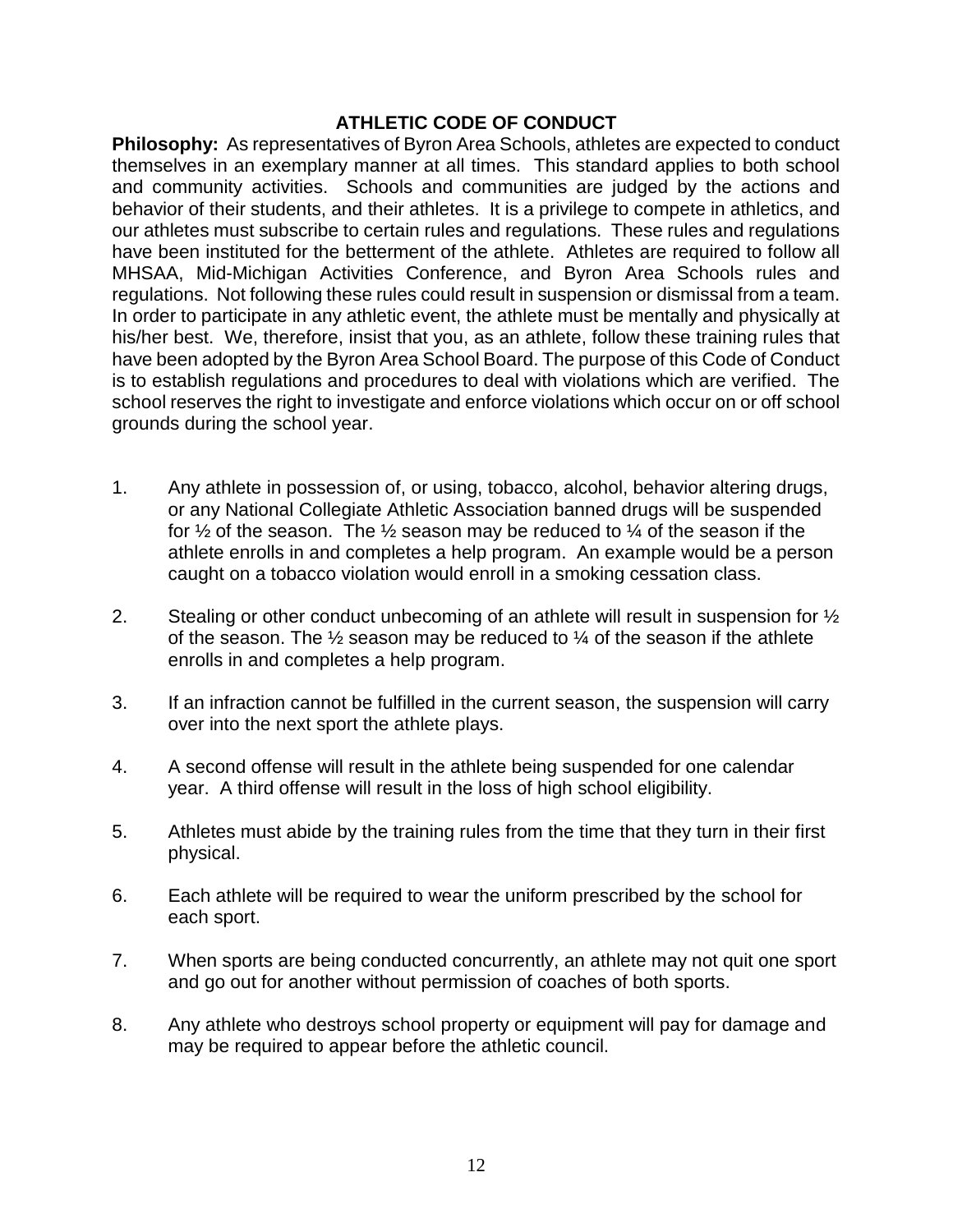- 9. Athletic transportation will be arranged by the school to all contests away from home. Athletes are encouraged to ride to and from all away events on the bus with the team. Possible exceptions must be cleared in advance with the coach and approved by the athletic director.
- 10. Any athlete suspended from school is also suspended from an athletic team, including practice sessions.
- 11. Each athlete is responsible for uniforms and equipment issued to him/her. He/she must return all equipment at the close of a sport or make arrangements for financial settlement. (Fair wear and tear expected). Awards will be withheld until above responsibility has been fulfilled.
- 12. An athlete will not be allowed to compete in an athletic contest or practice if he/she has been absent that day in any class. However, students may participate if they attend at least ½ day, and the absence is due to a funeral, court appearance, medical appointment, or circumstance deemed excusable by administration. These absences must be approved in advance with the athletic office and the student must have proper documentation turned in to the attendance office **prior** to the practice or contest. A student athlete will not be allowed to compete in an athletic contest or practice if he/she arrives tardy to school on the day. One warning will be given each semester.
- 13. Athletes in school are expected to be at practice unless excused by the coach. Failure to go to practice may result in suspension from the squad.
- 14. Athletes guilty of unsportsmanlike conduct may be suspended from a team. Each case will be dealt with on an individual basis after careful consideration of the particular circumstances.
- 15. Each athlete must successfully pass a physical examination and a record of the same must be on file at the Athletic Director's office before he/she will be allowed to practice. Physicals must be signed by the athlete and a parent agreeing to all MHSAA and school rules.
- 16. Athletes must pay the applicable registration fee prior to competing in a contest. Registration fees for 2021-2022 are as follows:
	- High School:  $$150.00$  one-time fee to participate in athletics. Middle School: \$50.00 for the first sport a student plays. \$25.00 for each subsequent sport that the athlete plays. Family Cap: \$350.00 per year